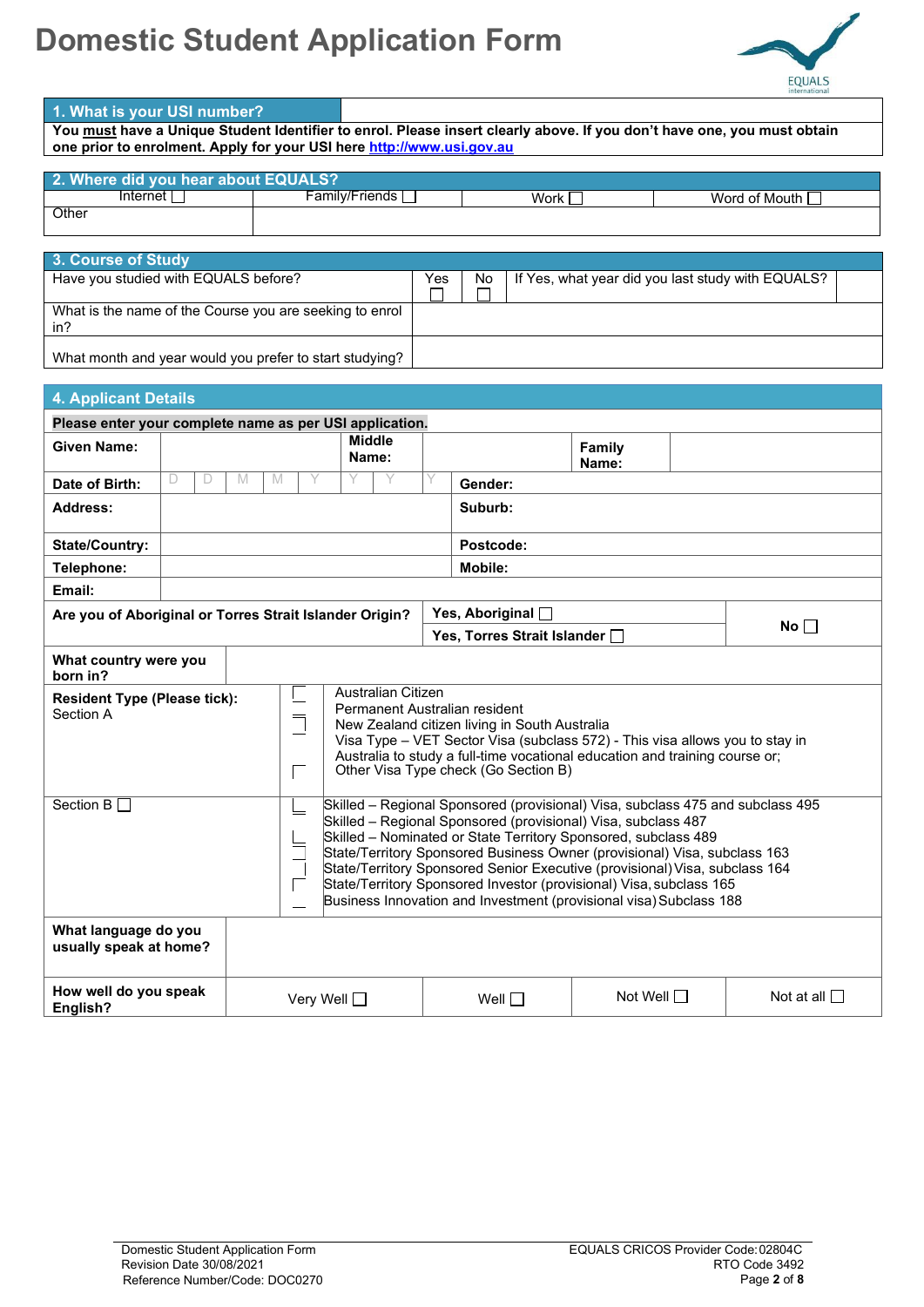## **Domestic Student Application Form**



| 4. Applicant Details continued                                                                                                                                                                                  |                                                   |  |                                                           |                                                                                                                                                                                      |                                                     |                               |  |
|-----------------------------------------------------------------------------------------------------------------------------------------------------------------------------------------------------------------|---------------------------------------------------|--|-----------------------------------------------------------|--------------------------------------------------------------------------------------------------------------------------------------------------------------------------------------|-----------------------------------------------------|-------------------------------|--|
| Reason for study? (Please tick)                                                                                                                                                                                 |                                                   |  |                                                           |                                                                                                                                                                                      |                                                     |                               |  |
| To get a job $\Box$                                                                                                                                                                                             | To try for a different course $\square$           |  | To get a better job or promotion                          |                                                                                                                                                                                      | It was a requirement of my day<br>$\mathsf{job}$    |                               |  |
| I wanted extra skills for my job                                                                                                                                                                                | To get into another course of<br>study $\square$  |  | Personal Interest □                                       |                                                                                                                                                                                      |                                                     | Self-Development <sup>1</sup> |  |
| Other:                                                                                                                                                                                                          |                                                   |  |                                                           |                                                                                                                                                                                      |                                                     |                               |  |
| Of the following categories, which best describes your current employment status? (Please tick)                                                                                                                 |                                                   |  |                                                           |                                                                                                                                                                                      |                                                     |                               |  |
| Full time employee $\square$                                                                                                                                                                                    | Part time employee $\square$                      |  | Self Employed - not employing<br>others $\Box$            |                                                                                                                                                                                      | Employer <sup>[]</sup>                              |                               |  |
| Employed - unpaid family<br>work $\Box$                                                                                                                                                                         | Unemployed - seeking full<br>time work $\square$  |  | Unemployed - seeking part<br>time work $\square$          |                                                                                                                                                                                      | Not employed - not seeking<br>employment. $\square$ |                               |  |
| <b>5. Education</b>                                                                                                                                                                                             |                                                   |  |                                                           |                                                                                                                                                                                      |                                                     |                               |  |
| What was your highest completed school level (please tick)?                                                                                                                                                     |                                                   |  |                                                           |                                                                                                                                                                                      |                                                     |                               |  |
| Year 12 (or equivalent) $\Box$<br>$\circ$<br>Year 11 (or equivalent) $\Box$<br>$\circ$<br>Year 10 (or equivalent) $\Box$<br>$\circ$<br>Year 9 or lower<br>$\circ$<br>In which year did you complete this level? |                                                   |  |                                                           |                                                                                                                                                                                      |                                                     |                               |  |
|                                                                                                                                                                                                                 |                                                   |  |                                                           |                                                                                                                                                                                      |                                                     |                               |  |
| Are you still attending secondary school? $YES \Box / NO \Box$ Name of last high school:                                                                                                                        |                                                   |  |                                                           |                                                                                                                                                                                      |                                                     |                               |  |
| State or Territory (or country, if overseas):                                                                                                                                                                   |                                                   |  |                                                           |                                                                                                                                                                                      |                                                     |                               |  |
| Have you completed any other type of qualification in Australia? If Yes, please select:                                                                                                                         |                                                   |  |                                                           |                                                                                                                                                                                      |                                                     |                               |  |
| Bachelor or Higher Degree D                                                                                                                                                                                     | Advanced Diploma or Associate<br>Degree $\square$ |  | Diploma $\square$                                         |                                                                                                                                                                                      | Certificate IV (or Advanced<br>Certificate) $\Box$  |                               |  |
| Certificate III (or Trade<br>Certificate) $\Box$                                                                                                                                                                | Certificate II □                                  |  | Certificate I □                                           |                                                                                                                                                                                      | Certificates other than the<br>Above $\square$      |                               |  |
| What Institution did you gain this<br>qualification?                                                                                                                                                            |                                                   |  | In what year did you complete<br>your last qualification? |                                                                                                                                                                                      |                                                     |                               |  |
| If you studied a tertiary qualification overseas, has it been<br>formally recognised in Australia?                                                                                                              |                                                   |  | Yes[                                                      |                                                                                                                                                                                      | <b>No</b>                                           |                               |  |
|                                                                                                                                                                                                                 |                                                   |  |                                                           |                                                                                                                                                                                      |                                                     |                               |  |
| <b>6. Special Needs</b>                                                                                                                                                                                         |                                                   |  |                                                           |                                                                                                                                                                                      |                                                     |                               |  |
| Do you consider yourself to have a disability or special<br>Yes $\square$<br>needs?                                                                                                                             |                                                   |  |                                                           | No $\square$                                                                                                                                                                         |                                                     | Unsure $\square$              |  |
| If Yes, then please indicate the areas of disability, impairment or long-term condition.                                                                                                                        |                                                   |  |                                                           |                                                                                                                                                                                      |                                                     |                               |  |
| Hearing/Deaf O                                                                                                                                                                                                  | Mental Illness O                                  |  | Intellectual $\square$                                    |                                                                                                                                                                                      | Acquired Brain Injury □                             |                               |  |
| Physical $\square$                                                                                                                                                                                              | Vision $\square$                                  |  | Learning $\square$                                        |                                                                                                                                                                                      | Medical Condition $\square$                         |                               |  |
| Do you wish to be contacted by support staff to discuss your needs?                                                                                                                                             |                                                   |  |                                                           |                                                                                                                                                                                      |                                                     |                               |  |
|                                                                                                                                                                                                                 |                                                   |  |                                                           |                                                                                                                                                                                      |                                                     |                               |  |
| 7. National Recognition                                                                                                                                                                                         |                                                   |  |                                                           |                                                                                                                                                                                      |                                                     |                               |  |
| Do you wish to apply for national recognition (credit<br>transfer)<br>Yes $\Box$                                                                                                                                |                                                   |  | No $\square$                                              | If Yes, your application must include a completed<br><b>Student National Recognition Application</b><br>(available from www.equals.edu.au/students)<br>form and supporting evidence. |                                                     |                               |  |
| Based on your current skills and/or experience, do you<br>wish to seek Recognition of Prior Learning (RPL) for<br>part of/or a whole qualification?                                                             |                                                   |  | No $\square$                                              | If Yes, please download and read the RPL Guide<br>and Application form from<br>www.equals.edu.au/students and contact us for<br>your relevant RPL Toolkit.                           |                                                     |                               |  |